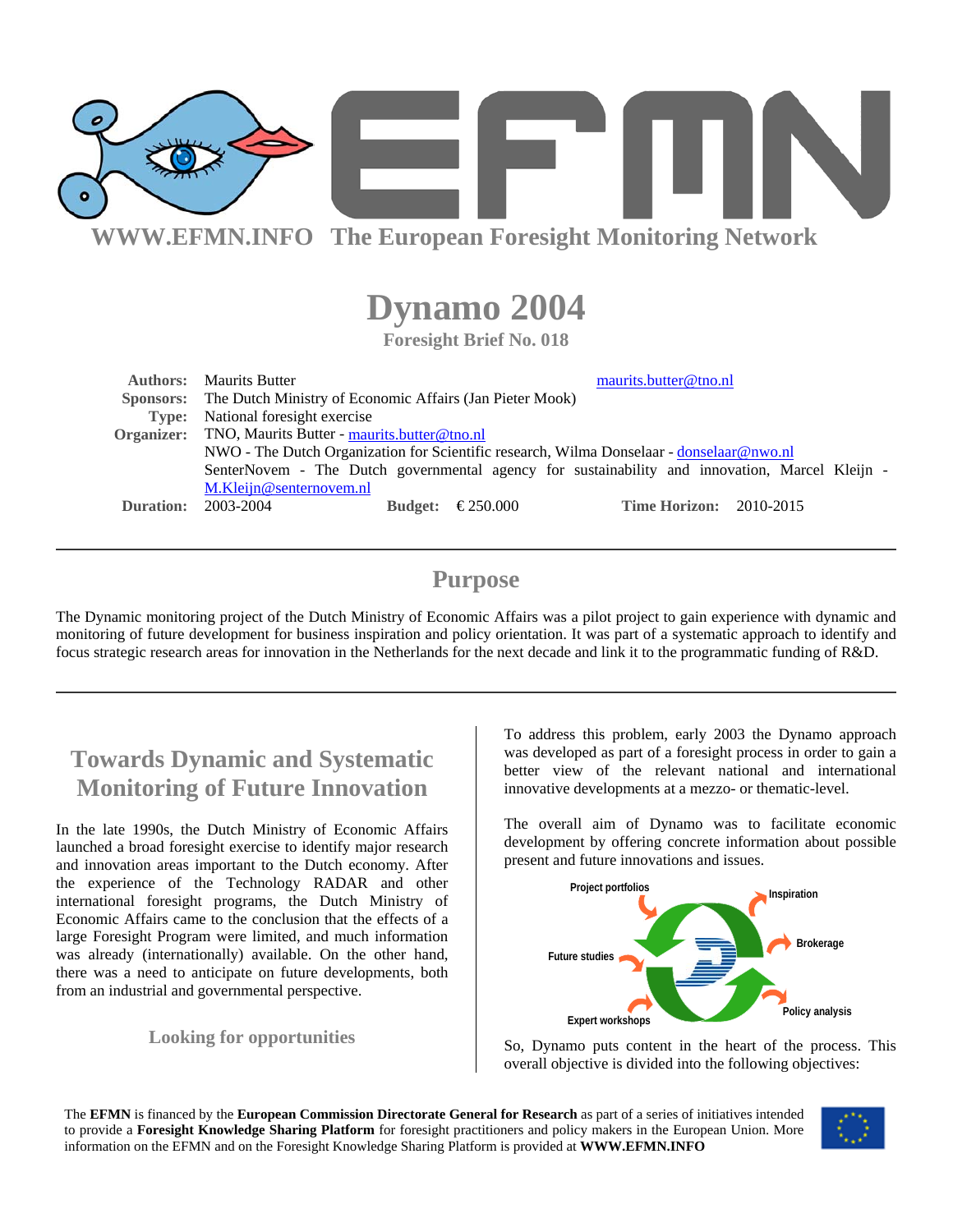- To offer information to inspire industrial and research stakeholders into new economic activities.
- To identify and broker possible new areas of co-operation in business and research.
- Offering a platform for dissemination and networking using existing information.
- Feeding the policy process with future oriented knowledge.

# **Connecting Systematic Monitoring, Inspiration and Policy Development – The Three Stages**

The basis of the approach is formed by a continuous gathering of information about important future developments that could be of interest to the Dutch economy. It collects data on the micro level and draws conclusions to the meso level. The information on future developments was gathered by screening future studies and the national research portfolios of SenterNovem, NWO (national funding agencies), and TNO on possible innovations.

The innovations were clustered to innovation themes, on which brokerage meetings were organized. The objectives of these brokerage events were to discuss the value of the themes to the Dutch economy and to initiate networks between research, industry and government.



The third stage focused on the policy analysis and policy development. Using an expert panel from industry and research, the findings of the process were analysed and themes prioritized.

A relational database was developed as a central to facilitate systematic gathering of information and enable flexible input and output, and statistical data analysis (The Dynamo expert system).

# **From 600 innovations to 35 innovation themes**

During the exercise, a clustering to themes took place. Dynamo started with 650 innovations, gather from a previous round (200), SenterNovem portfolio (200), NOW portfolio (150), additional foresights (50) and TNO portfolio (50).

All innovations were profiled according to relevant industrial sectors and research areas, using the NACE code and Frascati. This enabled a clustering of related themes, based on similarity index. After a process of computer facilitated clustering and expert panels, 35 main innovation themes were identified.

| Overview of identified themes      |                                         |  |  |  |
|------------------------------------|-----------------------------------------|--|--|--|
| Devices for computing and          | Environmental technologies and          |  |  |  |
| communication                      | management                              |  |  |  |
| Coating and other surface          | Medical drugs and therapies             |  |  |  |
| technology                         |                                         |  |  |  |
| Enabling technologies for life     | Logistics management                    |  |  |  |
| sciences                           |                                         |  |  |  |
| Infrastructural works              | Chemical conversion technology          |  |  |  |
| Mining of natural resources        | Industrial biological technology        |  |  |  |
|                                    | (white biotech)                         |  |  |  |
| Indoor climate systems             | Transport safety and efficient          |  |  |  |
|                                    | automobiles                             |  |  |  |
| Materials and construction testing | Sensor technology                       |  |  |  |
| Software for computing and         | Industrial energy systems               |  |  |  |
| communication                      |                                         |  |  |  |
| Ship building and water transport  | Food production technology              |  |  |  |
| Food preservation, quality and     | Building methods and concepts           |  |  |  |
| safety                             |                                         |  |  |  |
| <b>Building materials</b>          | Industrial safety                       |  |  |  |
| Industrial manufacture technology  | Agricultural production and             |  |  |  |
|                                    | management                              |  |  |  |
| Public energy systems              | Packaging technology                    |  |  |  |
| Medical implants and               | Tools and methods for designing         |  |  |  |
| transplantation technologies       | products and constructions              |  |  |  |
| Micro- and nanoscale applications  | <b>ICT</b> networks and infrastructures |  |  |  |
| <b>ICT</b> services                | Medical diagnostics                     |  |  |  |
| Industrial separation technology   | Metals and metal products               |  |  |  |
| <b>Plastics and Polymers</b>       |                                         |  |  |  |

The objective of brokerage and identification of themes were tested during the 'Dynamo Theme Day'. Some 65 participants were present and represented industrial firms, RTOs, government, branch organisations and intermediary organisations. During the day, the Dynamo database was presented and five themes discussed. During the final sessions the added value of the Dynamo database and the underlying process was discussed.

The themes to be discussed were identified by the selection of participants whereby the following five were considered to be of high importance.

• Sensor technologies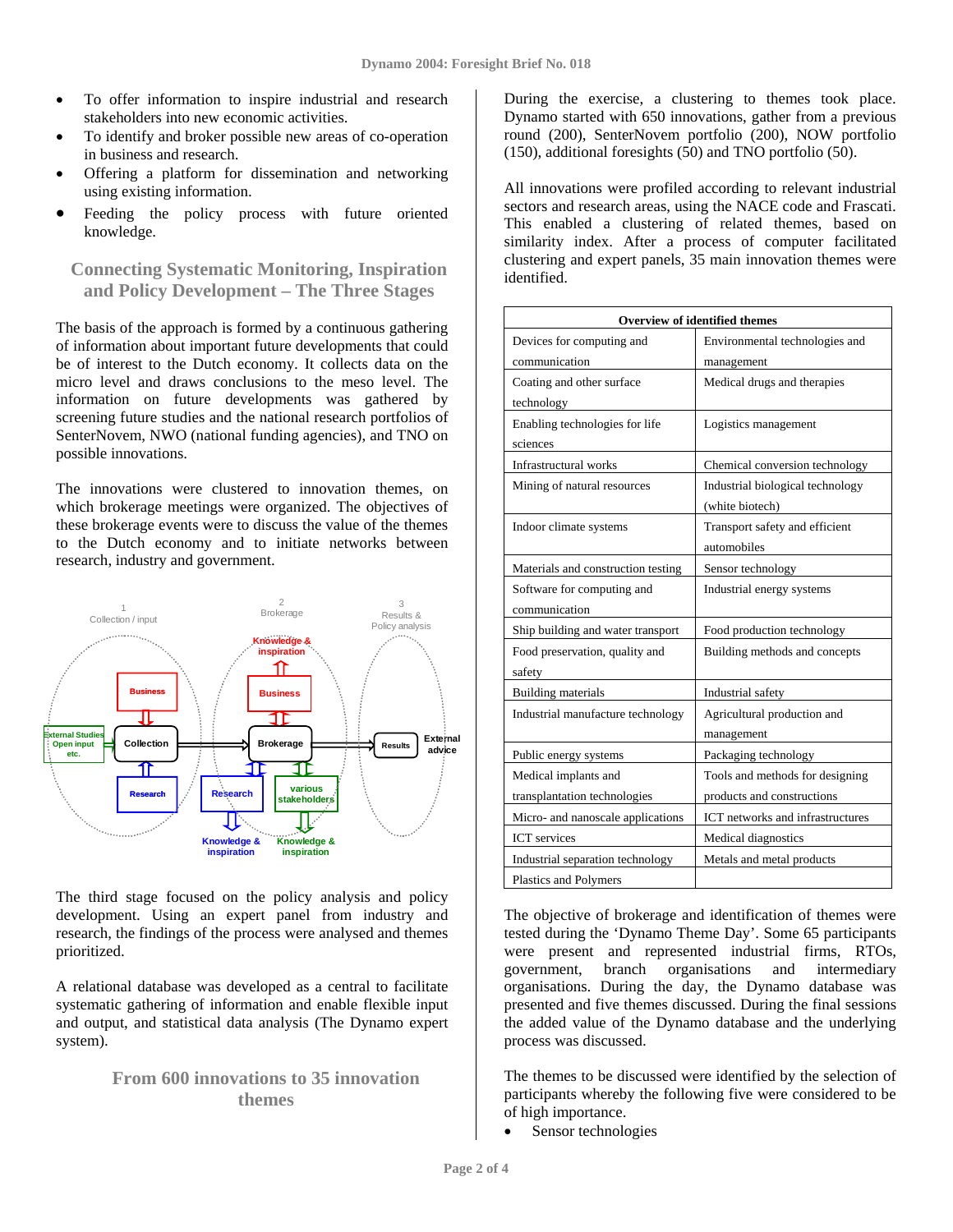- Medical diagnostics
- Enabling technologies for life science
- Transport safety and efficient automobiles
- ICT services

The results of the Dynamo theme day were positive. It showed that new inspiring themes and topics were identified in the

# **Conclusion: High Industrial and Low Political Usability**

### **Recognized themes and innovations**

In some panel sessions, the identified themes proved to be highly relevant, but the added value to more general insight was limited. On the other hand it was not expected that the process would identify totally new themes, because the information source was "existing information".

The approach to create inspiring new demand oriented themes based on the information gathered proved to be a complex process, with fundamental issues (e.g. how to systematically cluster innovations). The inspiring character of the identified theme names was limited and the theme names needed to incorporate the innovative element in the research area.

Also the innovations gathered were mostly 'known'. However, most experts participating in the Dynamo theme day concluded that although most were known, the unknown were of high importance and had high added value.

The identification of innovations looking at the research portfolio of NWO was hard. The researchers found it difficult to translate new scientific insights to possible commercial innovations.

#### **Need for systematic gathering of information**

The Dynamo 2004 project showed the need for content oriented information. Although the last decade the shift from forecasting to foresight was made, emphasizing the need for participatory activities, industry, research and government showed a positive attitude for more content oriented projects. But much data is present and just must be systematically collected. The clustering element into innovation themes proved to be of crucial importance.

The shift from research to innovation was another crucial element to make the information more demand oriented (instead of supply). This approach links research and industry.

collection stage and industry and research appreciated the approach. However, the themes identified for governmental priority were not accepted as priorities for the expert panel due to a low level of stakeholder commitment.

The government should organize the systematic collection of data. Both industry and research proved to have a need for this type of information, but are unable to develop a systematic approach. An international approach would be welcome.

### **Industrial and research need for brokerage**

Presenting information is not enough. The Dynamo approach included an internet accessible data system, which was considered added value, but the organization of focused workshops on specific innovation themes was highly welcomed. They proved to be inspiring events, but also had to be placed in a more long-term strategy to keep the initiated momentum.

#### **Dynamo added-value to industry**

The Dynamo expert system had high added value. The systematic, but dynamic access to the information facilitated different types of users to get new inspiring information for their own perspective.

There was high demand for a brokerage functionality of Dynamo, facilitating creating contacts between possible users of innovation and suppliers. However, this functionality had some fundamental problems in declassifying the information.

The Dynamo interface proved to have an expert character, in stead of a layman character. For broad use of the system, the interface has to be more user-friendly.

### **Political aspects of identification of policy priorities**

The Dynamo 2004 project was a pilot project. The added value to the industry and research was considered high. But from the governmental point of view some fundamental drawbacks were identified. As it showed, the process of selection of governmental priorities is highly political and the objective to identify innovation priorities needs a different process with high stakeholder involvement. The Dynamo expert system can facilitate this process, but will be of limited value.